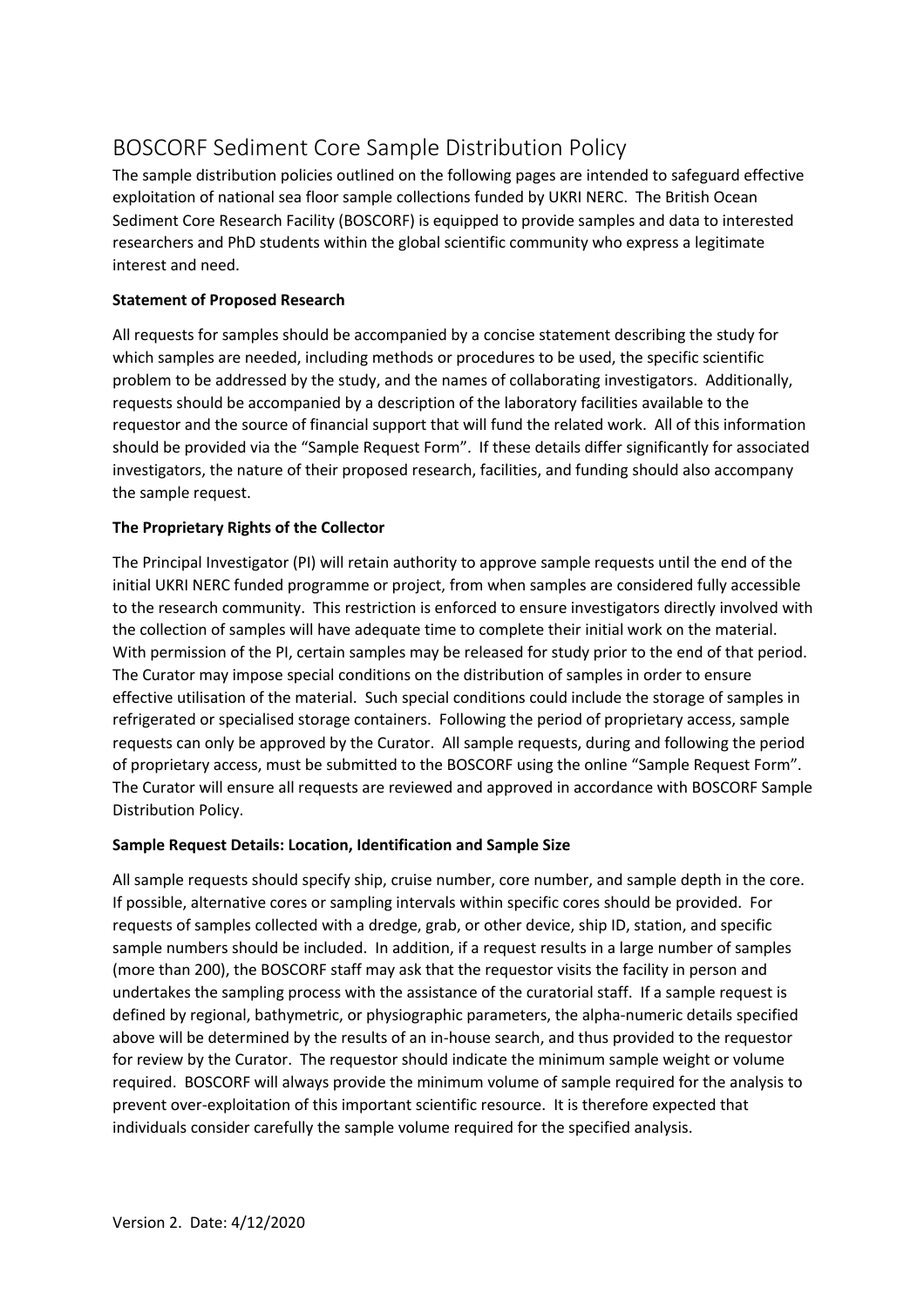#### **Samples Requiring Special Consideration**

- 1. Archive sections: Following a general rule, sediment cores are split into two identical halves after retrieval, the working half and the archive half. While the working half is available for sampling to facilitate the specific scientific objectives related to the collection strategy, the archive half is intended to remain a pristine untouched record of the material recovered for as long as possible. All non-destructive split-core analyses are usually made on the archive half (e.g. magnetic susceptibility, gamma ray density, line scan images, XRF-scans, X-ray scans etc.) leaving it as a permanent record. However, sometimes the need arises to sample the archive half. This is usually because of complete depletion of the working half. All archive half sampling requests will require BOSCORF Sampling Committee approval. (The Sampling Committee is a subgroup, i.e. three members, of the BOSCORF Advisory Group on an annual rotation, see BOSCORF website for membership).
- 2. Core tops: All core top samples (e.g. trigger, piston, gravity, box and multi cores) are restricted to a maximum of a quarter round of a whole core. Core tops are a limited and valuable source of material, and requests for such samples are especially scrutinized. An allowance for larger volumes of core tops may be pursued under special circumstances, e.g. where multiple identical cores exist at the same location. However, many of the older cores no longer have any core top material. All core top sampling requests will require committee approval.
- 3. Number of Samples: BOSCORF policy is to not send large numbers of samples at the beginning of an investigation. An initial investigation can often determine if more samples will be required later, and these will be supplied if necessary. For example, initial investigations should not request "samples at 5 cm intervals" from a number of cores, unless it is justified, why such close sample spacing is necessary, or it is ascertained that all the cores will be suitable for the proposed purpose. The Curator will work closely with the applicant to develop an efficient sampling strategy. In addition, if a large number of samples is requested (more than 200), it will require committee approval.
- 4. Size of Samples: The minimum sample size or volume necessary must be included in the sample request form. Typical sample size for sediment cores is about 5 cc (about 8-12 grams depending upon sediment type). BOSCORF will not supply samples larger than approximately a 1 cm thick quarter section of a whole core (about 30-50 g, or up to 20 cc); larger sample volumes need to be justified. Samples from trigger cores and all core tops are restricted to 10 cc volumes (ca. 15-25 g). If large, bulk sized samples are requested, it will require committee approval.
- 5. Screening Process: All sample requests requiring special consideration (as outlined above) are reviewed by the BOSCORF Sampling Committee to determine whether the proposed science and sampling plan justifies sampling of these valuable resources, and to ensure published datasets are not duplicated. Requests involving continuing research projects are also subject to committee approval. If an applicant feels that a personal or scientific conflict of interest exists with any member of this committee, they should contact the Curator and/or the Chair of the BOSCORF Advisory Group, who will work out a sample review process that respects their scientific interests and intellectual property.

#### **Sampling**

It is preferred that the BOSCORF staff undertakes the actual sampling however, if an applicant prefers to do their own sampling (or requests a large number of samples), BOSCORF staff can